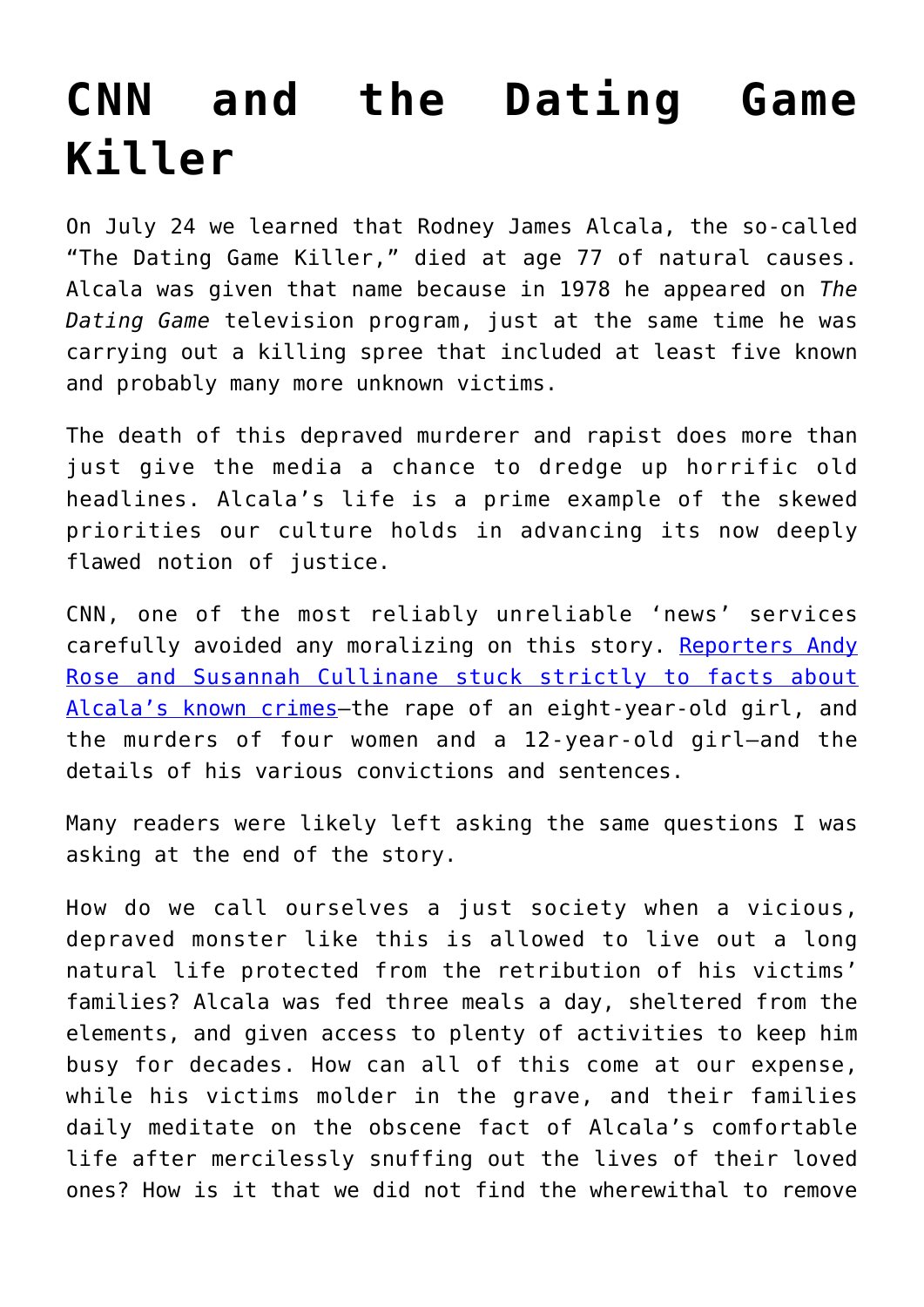## this evil entity from our midst long ago?

CNN doesn't ask or even infer these questions because the vast majority of people working at that network undoubtedly hold the American cultural elite's view on the death penalty. As soon as the topic comes up, such people start in with a religious mantra of practiced chants: the death penalty is racist, and innocent people are sometimes sentenced to death, and therefore it is unconscionable. We should give defendants years, perhaps even decades to make their case, and we can best show ourselves morally superior to murderers by being kind to them.

The reality is that [there is no convincing evidence of racial](https://www.mindingthecampus.org/2021/07/01/on-the-death-penalty-race-elite-opinion-and-the-new-social-desirability-bias/) [bias in the death penalty.](https://www.mindingthecampus.org/2021/07/01/on-the-death-penalty-race-elite-opinion-and-the-new-social-desirability-bias/) Furthermore, though there are [some](https://deathpenaltyinfo.org/policy-issues/innocence/description-of-innocence-cases) [cases of false convictions](https://deathpenaltyinfo.org/policy-issues/innocence/description-of-innocence-cases) that were later overturned, a few such cases do not serve as a reasonable criticism of the moral appropriateness of ending the lives of monsters such as Alcala. There is not the slightest doubt about his crimes. He admitted to them, DNA evidence proved his culpability, and police recovered Alcala's photographs of the victims, demonstrating his connection to them. The only doubts are how many more innocents he murdered, without evidence being discovered to convict him for those atrocities as well.

Alcala was first convicted of murder and sentenced to death in 1980 for the murder of a 12-year-old girl, but that conviction was overturned despite every bit of evidence in the case proving his guilt, on the basis that his jurors were given information about his earlier convictions on sexual crimes. Thirty years later, he was again convicted of that murder plus the four others. Thus, when he died peacefully in a hospital bed in 2021 he had been sitting on death row for more than a decade.

Because of the perversely unjust bureaucracy that is our criminal justice system, this demon masquerading as a man was permitted to live on society's tab for more than 40 years. And